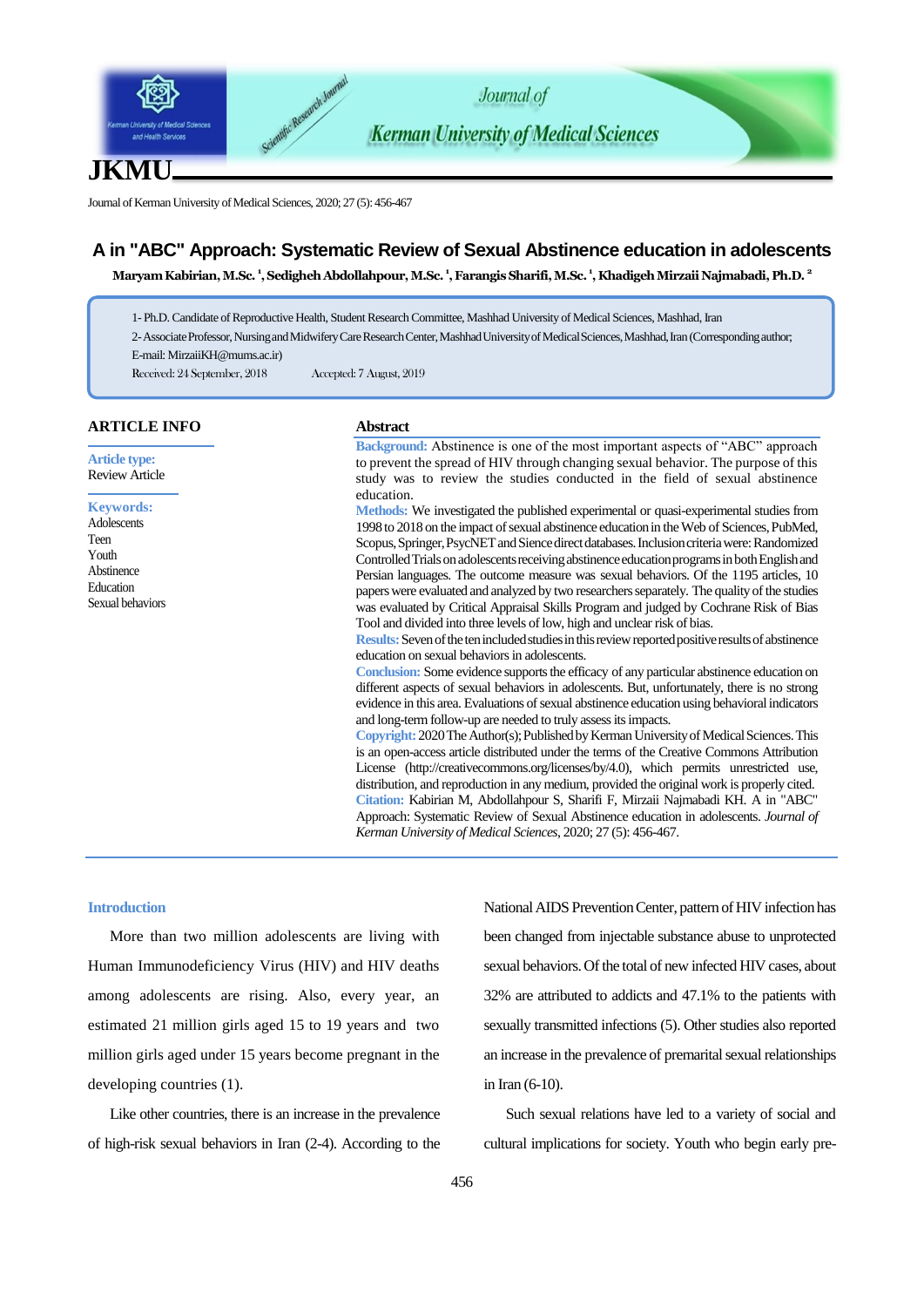marital sexual activity are more likely to be engaged in unsafe sex (11) which exposes them to the risk of unintended pregnancy, early marriage, abortion and sexually transmitted infections (STIs), HIV and Acquired Immune Deficiency Syndrome (AIDS) (12, 13).

The key to prevent the spread of HIV is through changing sexual behavior. An

interest has been growing toward "ABC" approach in which A stands for Abstinence or delay of sexual activity, B for Be faithful, and C for Condom use (8).

Abstinence is one of the most important aspects of sexual upbringing which emphasizes on the correct control and satisfaction of sexual instinct (14). Sexual abstinence is a great choice for so many reasons including preventing unwanted pregnancy and forced parenting, STIs preventing, avoiding depression and unstable mental health, strengthening teenagers' relationship with their parents and empowering teenagers emotionally and spiritually. It is known that adolescents who practice sexual abstinence are less likely to have depression, attempt suicide, live in poverty as adults and are likely to do better in school (15).

Abstinence-only sex education is a form of sex education that emphasizes on avoiding sex outside of marriage. This has been introduced as an educational or motivational program which causes the social, psychological, and health gains to be realized through abstaining from sexual activity and is the expected standard for all school-aged children, the only certain way to avoid out-of-wedlock pregnancy, sexually transmitted diseases, and other associated health problems. Also, abstinence-only sex education is the expected standard of sexual activity and teaches that bearing children out-ofwedlock is likely to have harmful consequences for the child, parents, and society and teaches the importance of attaining self-sufficiency before engaging in sexual activity (16). These programs take into account the cultural characteristics of the target population (17).

Although sexual abstinence education is theoretically fully effective, in actual practice often fails to protect against pregnancy and STIs (18). Over the past decades, researchers have conducted many studies on the impact of abstinence interventions on adolescents' sexual knowledge, intentions and behaviors. However, evidence for the efficacy of abstinence programs is controversy.

For example, some studies have reported significant effects of abstinence interventions (19-23) and other studies have reported that abstinence interventions could not reduce sexual behaviors in adolescents (24, 25). In this regard Kantor *et al.* (2008) in an overview about abstinence-only policies and programs have reported that concerns have been raised about the scientific accuracy of abstinence-only curricula and the federal government's failure to develop standards for these programs (24)

In addition to the existence of conflicting results in studies, the results of systematic reviews in this context agree to this fact that most of the abstinence education studies are poorly designed and do not meet reasonable standards for scientific evidence (26).

Underhill *et al.*(2007) reviewed 13 trials totaling more than 15900 participants and indicated that sexual abstinence- only programs for prevention of HIV infection had not decreased or exacerbated sexual risk among youths in high income countries (25).

Thomas in his review in 2000 noted that abstinence is the only absolute protection against teen pregnancy and STDs and emphasized that it is necessary to evaluate the efficacy of abstinence-only programs using behavioral indicators and long-term follow-up to truly assess their impact (27).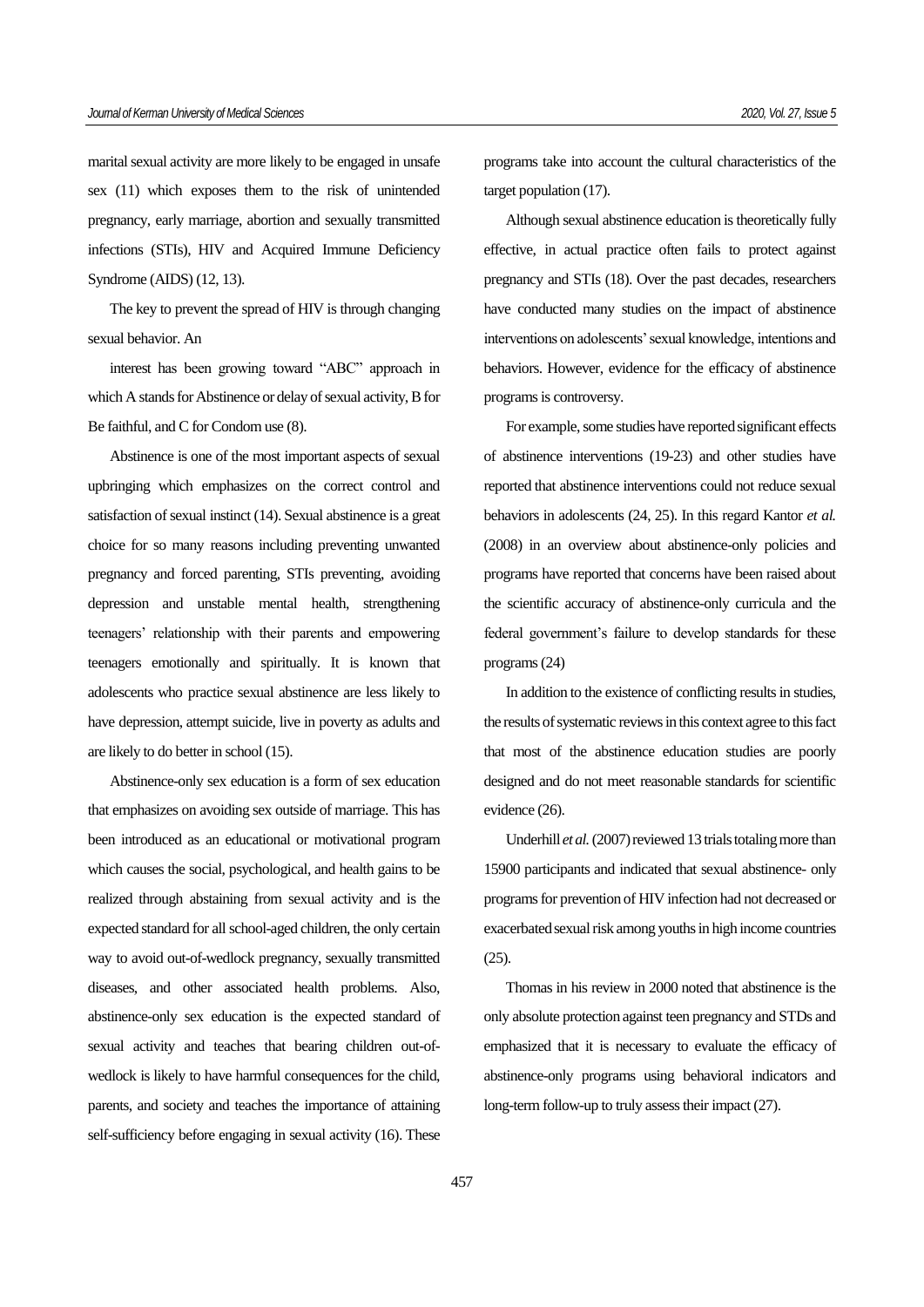In this regard, Phillips & Quigley (2007) and Kirby (2008) have reported positive findings generally, but they have mentioned low level of quality of evidence and need to more well-designed research on the efficacy of abstinence education (26, 28, 29).

The existence of poor-quality contradictory results confirms the need to have more review studies about the efficacy of abstinence education. Given the consistency of sexual abstinence programs with the religious and cultural beliefs in Iran, the results of this study appear to be helpful in designing sexual education programs for Iranian adolescents in future. Therefore, the purpose of this study was to review the studies conducted in the field of sexual abstinence education in adolescents.

### **Methods**

This study was conducted as a systematic review in 2018. The structured question of the research is defined based on the PICOTS formula:

P=Population: Adolescent I=Intervention: Abstinence education C=Comparison: No or other interventions O=Outcomes: Sexual behaviors

T=Time: 1998-2018

S=Study design: Experimental or quasi-experimental or **RCT** 

In order to explain the strategy of systematic search of scientific resources, keywords were defined by the MESH as (Adolescents or Adolescence or Teen or Teenager or Youth) AND (Abstinence) AND (Education or Program or Intervention) AND (Sex or Sexual behaviors) in the title, abstract or keywords. Databases used in this study were Web of Sciences, PubMed, Scopus, Springer, PsycNET and Science direct. Persian databases were SID, Irandoc and Iran Medex.

All databases were searched for published RCTs in both Persian and English languages.

In addition, to identify further articles missed by the electronic search, reference section of the relevant trials, systematic reviews and meta-analyses were manually checked. Based on entry criteria, screening was done from 1998 to Jan 2018 in three stages: reviewing the titles, abstracts and full texts. In search of Persian sources, none of the articles on sexual abstinence was done by interventional methods. The study selection process has been shown by PRISMA flowchart in figure 1.



### **Figure 1.** PRISMA Flowchart of the study selection process

between methods and purposes of studies and the study design

consisted of abstinence education programs for adolescents as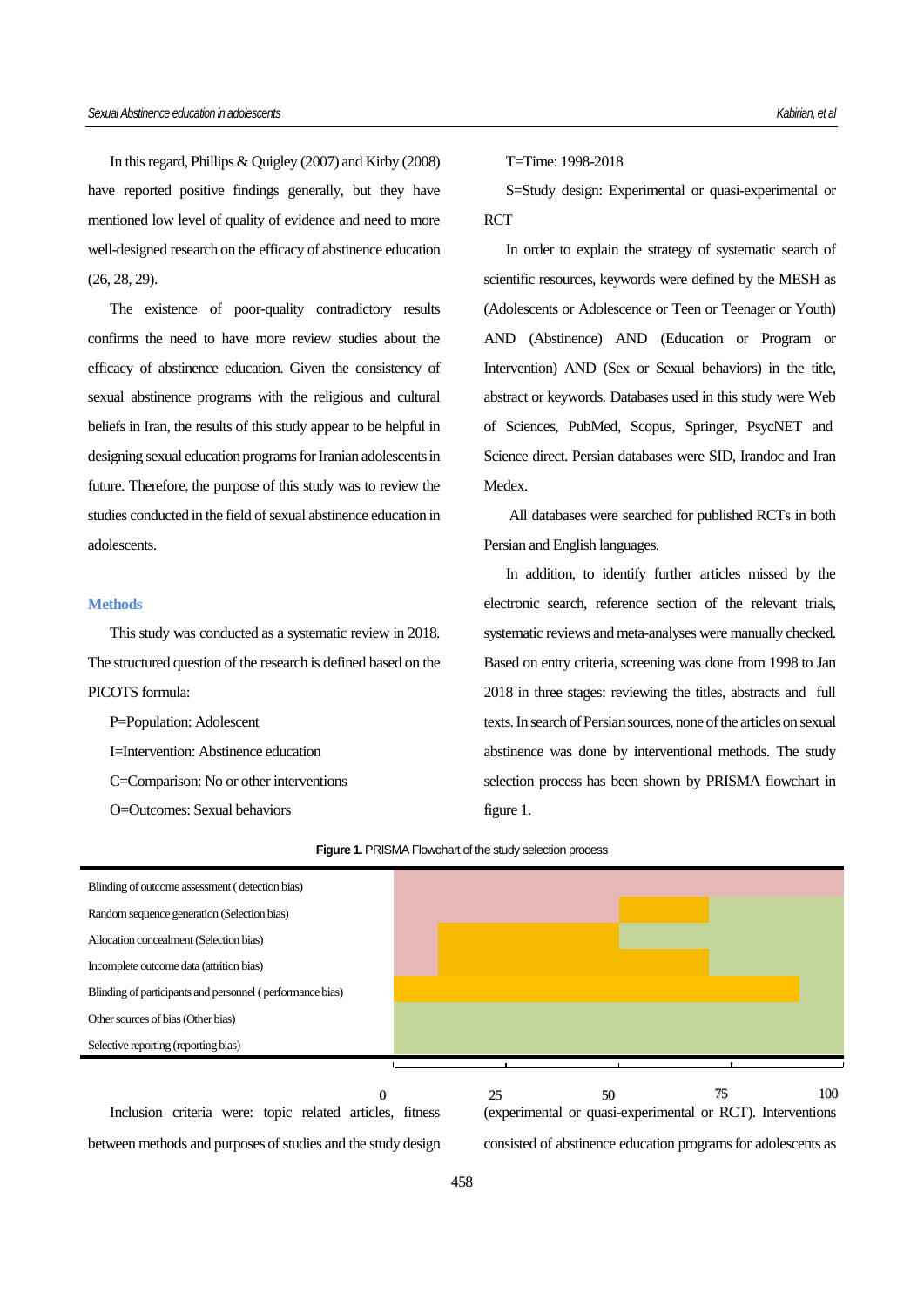study participants. RCTs were included in both English and Persian languages.

For each study, the following data according to a predefined checklist were extracted: the first author, year and location of the study, design of the study, participants, intervention, comparison, tools, outcomes, and quality of trials. The summarized characteristics of the included studies (30-39) have been shown in table 1.

## **Table 1.** Characteristics of 10 clinical trials included in the study (30-39)

| Author<br>Year<br>Country                             | <b>Design</b>                                                                    | <b>Participants</b>                                                 | <b>Intervention</b>                                                                     | Comparison                                                                   | tool                                                                                                                                                                                                           | <b>Results</b>                                                                                                                                              | <b>Ouality</b><br><b>Assessment</b> ®                |
|-------------------------------------------------------|----------------------------------------------------------------------------------|---------------------------------------------------------------------|-----------------------------------------------------------------------------------------|------------------------------------------------------------------------------|----------------------------------------------------------------------------------------------------------------------------------------------------------------------------------------------------------------|-------------------------------------------------------------------------------------------------------------------------------------------------------------|------------------------------------------------------|
| Jemmott JB<br>1998<br>USA(33)                         | <b>RCT</b><br>Pre-Post<br>$0.3.6.12$ -month<br>follow up                         | $N=659$<br><b>Adolescents</b><br>mean $age=11.8$<br>years           | Abstinence Intervention<br>$(N=215)$<br>safer sex intervention<br>$(N=218)$             | Control group<br>$(N=214)$                                                   | Self-reported Sexual Behaviors                                                                                                                                                                                 | Significant differences<br>in Abstinence-related<br>variables and NS in<br>Condom use related<br>variables                                                  | $Q1$ to $Q11$<br>$+/+/+/+/-/?)/+/$<br>$+2/2+2/2+$    |
| <b>Arnold EM</b><br>1999<br>Florida (USA)(30)         | Ouasi-<br>experimental<br>study<br>Pre-Post                                      | $N=1450$<br><b>Adolescents</b><br>In middle school                  | Abstinence-based Sex Education<br>Program<br>$(N=974)$                                  | Comparison<br>group<br>$(N=476)$                                             | knowledge and beliefs about<br>teenage pregnancy                                                                                                                                                               | Abstinence education is<br>effective in affecting<br>students' knowledge<br>and beliefs about<br>teenage pregnancy                                          | $Q1$ to $Q11$<br>$+/+/+/-/?)$<br>$2/+/+/+/+$         |
| Lieberman LD<br>2000<br>USA(35)                       | Pre-Post<br>24-month follow<br>up                                                | $N = 312$<br>Adolescents<br>range of mean<br>age=12.8-13.1<br>years | 3-4 month abstinence-based.<br>small-group pregnancy prevention<br>program<br>$(N=125)$ | Control group<br>$(N=187)$                                                   | Depression<br>Self-esteem<br>Locus of control<br>Self-efficacy<br>Teenage sex attitudes<br>Teenage pregnancy attitudes<br>Parental relationship<br>Parental respect<br>Parental sex attitudes<br>Parental talk | Significant differences<br>in locus of control.<br>self-efficacy<br>and parental talk and<br>NS in other variables                                          | O1 to O11<br>$+$ /?/+/-/?/+/<br>$+$ /?/+/+/+         |
| Sather L<br>2002<br>USA(36)                           | <b>Ouasi-</b><br>experimental<br>study<br>Pre-Post                               | $N=132$<br>Adolescents age<br>range of 12-15<br>vears               | Abstinence-only Education<br>$(N=87)$                                                   | Control group<br>$(N=45)$                                                    | <b>NYPS</b><br>(Nebraska Youth Profile<br>Survey)                                                                                                                                                              | Did not significantly<br>change adolescents<br>values, attitudes and<br>intentions to engage in<br>premarital sexual<br>activity<br>Significant differences | $Q1$ to $Q11$<br>$+$ /?/+/-/+/+/<br>$+$ / $?$ /+/+/+ |
| <b>Borawski EA</b><br>2005<br>USA(31)                 | Nonrandomized<br>control trial<br>With a 5-month<br>follow up                    | $N = 2069$<br>Adolescents<br>mean age of 12.8<br>years              | abstinence-until-marriage<br>curriculum<br>$(N=1096)$                                   | Control group<br>$(N=973)$                                                   | Knowledge<br>Abstinence values<br>Self-efficacy<br><b>Behavioral intentions</b><br><b>Behavioral outcomes</b>                                                                                                  | in Knowledge,<br>Abstinence values and<br><b>Behavioral intentions</b><br>and NS in Condom use<br>efficacy and sexual                                       | $Q1$ to $Q11$<br>$+/-/+/+/+/+/$<br>$+2/2+2/2+$       |
| <b>Weed S</b><br>2005<br><b>South</b><br>Carolina(38) | <b>Ouasi-</b><br>experimental<br>study<br>Pre-Post<br>With 12-month<br>follow up | $N = 1535$<br>Adolescents                                           | the Heritage Keepers Abstinence<br><b>Education Program</b><br>$(N=1281)$               | Comparison<br>group<br>(No abstinence)<br>Education<br>Program)<br>$(N=254)$ | Abstinence values<br>Abstinence efficacy<br><b>Behavioral intention</b><br>Future impact<br>Justification for sex                                                                                              | impulse control<br>Significant increase in<br>Abstinence values.<br>Behavioral intention,<br>Future impact and<br>NS in other variables                     | Q1 to Q11<br>$+/-/+/-/+/+/-$<br>$+/+/+/+/+$          |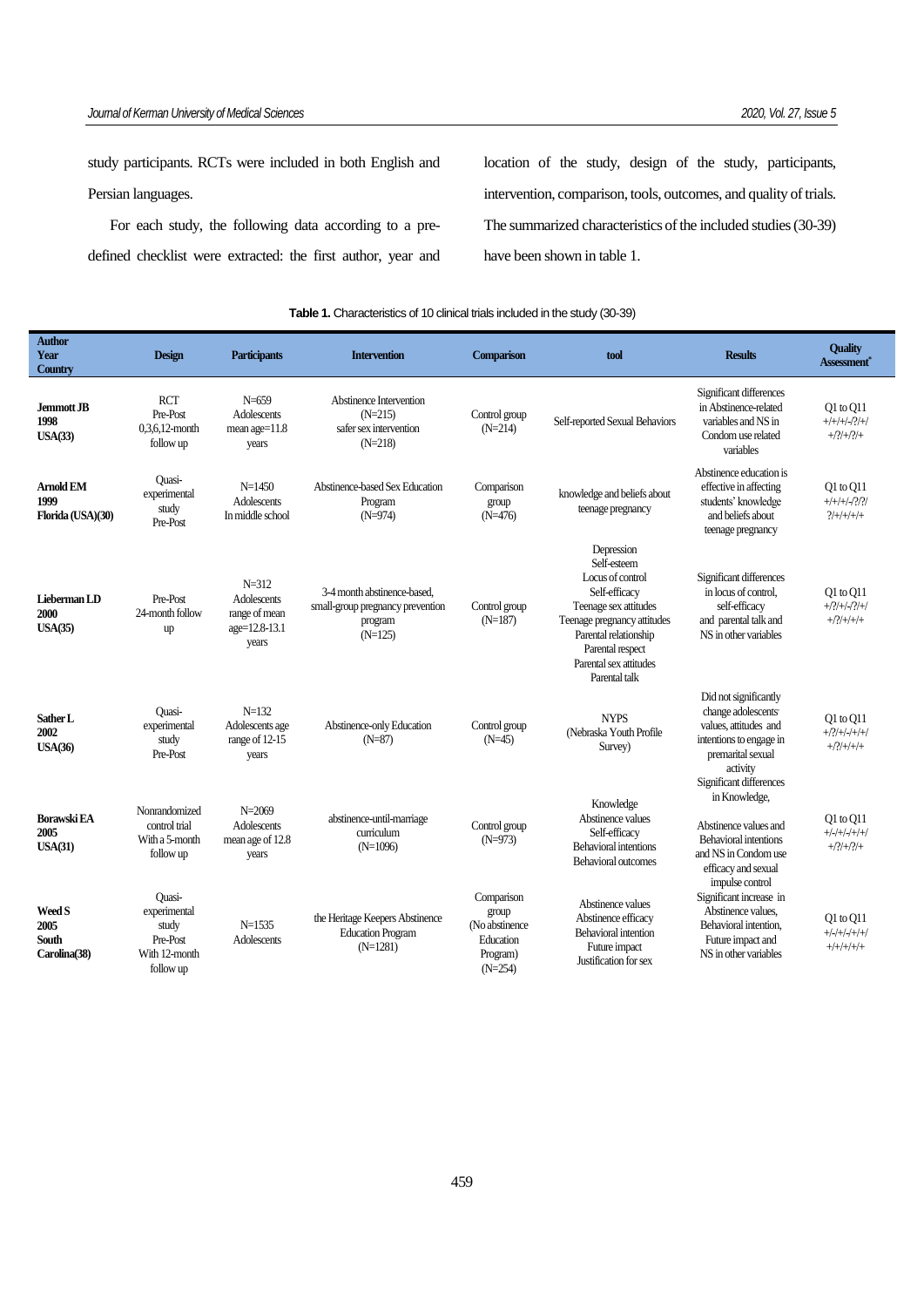### *Sexual Abstinence education in adolescents Kabirian, et al*

| Denny G<br>2006<br>USA(32)       | Ouasi-<br>experimental<br>study<br>Pre-Post<br>With 18-month<br>follow up | $N = 1411$<br>Adolescents                                            | Sex Can Wait curriculum in 3<br>levels:<br>Upper elementary<br>Middle school<br>High school<br>$(N=830)$                                                                               | Comparison<br>group<br>(regular<br>curriculum)<br>$(N=581)$ | Knowledge<br><b>Attitudes</b><br>Hopelessness<br>Self-efficacy<br>Decision making<br>Abstinent intent | Level 1: IG had a<br>higher level of<br>knowledge,<br>hopelessness and self-<br>efficacy<br>Level 2: there were just<br>significant differences<br>in sexual intercourse at<br>18-m follow up<br>Level 3: IG had a<br>higher level of<br><b>Attitudes</b><br>Abstinent intent and<br>lower sexual behavior | Q1 to Q11<br>$+$ / $?$ /+/-/?/+/<br>$+/+/+/+/+)$  |
|----------------------------------|---------------------------------------------------------------------------|----------------------------------------------------------------------|----------------------------------------------------------------------------------------------------------------------------------------------------------------------------------------|-------------------------------------------------------------|-------------------------------------------------------------------------------------------------------|------------------------------------------------------------------------------------------------------------------------------------------------------------------------------------------------------------------------------------------------------------------------------------------------------------|---------------------------------------------------|
| Trenholm Ch 2008<br>(USA)(37)    | Experimental<br>design<br>Pre-Post<br>With 42 to 78-<br>month follow up   | $N = 2057$<br>Adolescents<br>range of mean<br>age=15.4-18.5<br>years | <b>Abstinence Education Program</b><br>$(N=1209$ in four programs)<br>1) My choice, My Future<br>2) Recapturing the Vision<br>3)FUPTP<br>4) Teens in Control                           | Control group<br>$(N=848)$                                  | Sexual activity<br>Risks of pregnancy and STDs                                                        | No differences in<br>sexual intercourse.<br>unprotected sex and<br>teen sexual activity and<br>increased risk of<br>pregnancy and STDs                                                                                                                                                                     | $Q1$ to $Q11$<br>$+/+/+/+/2/+/$<br>$+/+/+/?)/+$   |
| Jemmott JB<br>2010<br>Canada(34) | <b>RCT</b><br>Pre-Post<br>0,3,6,12,18,24<br>month follow up               | $N=662$<br>Adolescents<br>range of 10-15<br>years                    | Abstinence-only intervention<br>$(N=134)$<br>safer sex-only intervention<br>$(N=129)$<br>comprehensive long intervention<br>$(N=131)$<br>comprehensive short intervention<br>$(N=134)$ | Health control<br>intervention<br>$(N=134)$                 | Sexual behavior outcomes                                                                              | abstinence-only<br>intervention reduced<br>sexual initiation and<br>coitus in the past 3<br>months and did not<br>affect condom use.<br>unprotected sexual<br>intercourse and<br>multiple sexual partners                                                                                                  | Q1 to Q11<br>$+/+/+/+/$<br>$2/+/$<br>$+/-/+/?)/+$ |
| Greene VL<br>2011<br>(USA)(39)   | Randomized field<br>trial<br>Pre-Post                                     | $N = 351$<br>Adolescents age<br>range of 9-15<br>years               | Abstinence-only Intervention<br>$(N=242)$                                                                                                                                              | Control Group<br>$(N=109)$                                  | AFL Prevention Programs Core<br>Youth Baseline questionnaire                                          | no differences in<br>initiating coitus and<br>attitudinal, intentional,<br>behavioral outcome<br>variables                                                                                                                                                                                                 | $Q1$ to $Q11$<br>$+/+/+/+/+/+)$<br>$+/+/+/?)/+$   |

Quality assessment was done by 11 questions of CASP which reported Q1 to Q2 and marked by + as "Yes" and – as "No" and ? as "Can't tell"

The quality of the studies was evaluated by Critical Appraisal Skills Program (CASP 2018). Based on the CASP, in appraising the report of a randomized controlled trial, three following broad issues need to be considered: are the results of the trial valid?, what are the results? and will the results help locally? ; for systematic assessment of these three issues, 11 questions related to the way of addressing the trial clearly, assignment, blinding, similarity at the start of the trial, equality of the allocated groups, dropped out of participants, effect size, estimate of the treatment effect, Fitness with context, clinically important outcomes and costs-benefits of studies were

designed. These were assessed with three answers of "yes", "no" or "can't tell".

Finally, all of the included studies were judged by Cochrane Risk of Bias Tool and divided into three levels of low, high and unclear risk of bias.

In order to measure the reliability of the evaluation of articles, data extraction and quality assessment were done by two independent reviewers and the kappa coefficient was calculated 86% for measuring agreement between the two reviewers.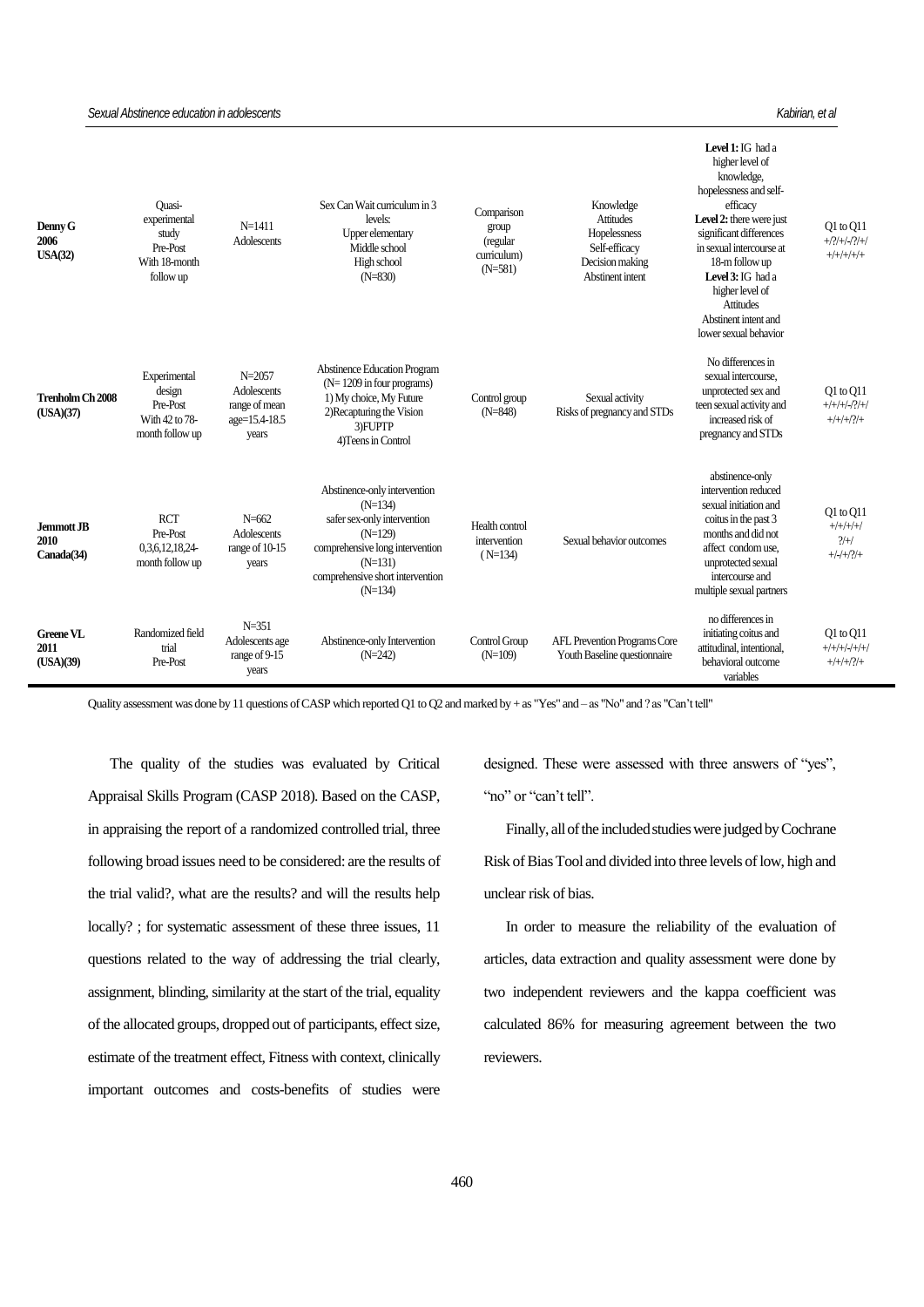### **Results**

A total of 10 articles out of 1195 met the inclusion criteria and were included in the systematic review (table 1). All of the articles had been designed to evaluate the efficacy of abstinence education on sexual behaviors in adolescents. A total of 10014 adolescents had been included in abstinence education (n= 6193) and control or comparison groups (n=3821) and education had been provided through various methods, in the reviewed studies; for example, in Jemmott's study (1998), the intervention had been based on cognitive- behavioral theories (33) and Sather (2002) had designed a values and characterbased educational program that teaches premarital abstinence as a health issue and human development goal (36). Trenholm (2008) in his study had used the Sex Can Wait curriculum series, consisting of three main divisions: Knowing Myself ( self-esteem, reproductive anatomy and physiology, changes associated with puberty, values and decision making skills), Relating to Others (development and enhancement of communication skills) and Planning My Future (goal setting and life planning) (37). In Denny's study, abstinence until marriage had been defined and the study had focused on the benefits of abstinence and physical, emotional, psychological and economic consequences of early sexual activity (32). In Lieberman's study, IMPPACT curriculum had focused on the importance of abstaining from sexual intercourse and included genital anatomy, understanding pressure to have sex, coping with peer pressure and pressure from the media, risks of early sexual involvement, and STDs, HIV and AIDS (35). Intervention in Jemmott's study (2010) had been designed to 1) increase HIV/STI knowledge, 2) strengthen behavioral beliefs supporting abstinence and 3) increase skills to negotiate abstinence and resist pressure to have sex. (34).

The number of sessions in intervention groups was from one to five times a week. The duration of follow-up periods varied between immediately after the intervention to 78-month follow-up (0, 3, 5, 6, 12, 18, 24, 42, 78 months).

Measured outcomes included: abstinence values, abstinence efficacy, abstinent intent, sexual behaviors, knowledge and beliefs about teenage pregnancy, depression, self-esteem, locus of control, self-efficacy, Hopelessness, teenage sex attitudes, parental relationship, intentions to engage in premarital sexual activity and risks of pregnancy and STDs.

Abstinence related variables had been assessed in four studies (31-33, 38) and the results had showed the significant effect of abstinence education on abstinence values and intents. Also, adolescent's knowledge was higher in abstinence education groups than in the control groups in three studies (30- 32). Attitudes and beliefs about teenage pregnancy had showed significant differences between groups in two studies (30, 32) and controversial results in three studies (35, 36, 39). Although sexual behavioral intentions were lower in abstinence education groups in four studies (31, 32, 34, 38), Sather (2002) and Green (2011) studies had not reported the same results (36, 39). Condom use related variables and unprotected sexual intercourse had been assessed in 4 studies and none of them had confirmed the efficacy of abstinence education programs on these behaviors (31, 33, 34, 37).

The quality of articles was thoroughly assessed using Critical Appraisal Skills Program (CASP) checklist for RCTs. The author's judgment of risk of bias has been shown in table 2. Detection bias was in high risk conditions in all of the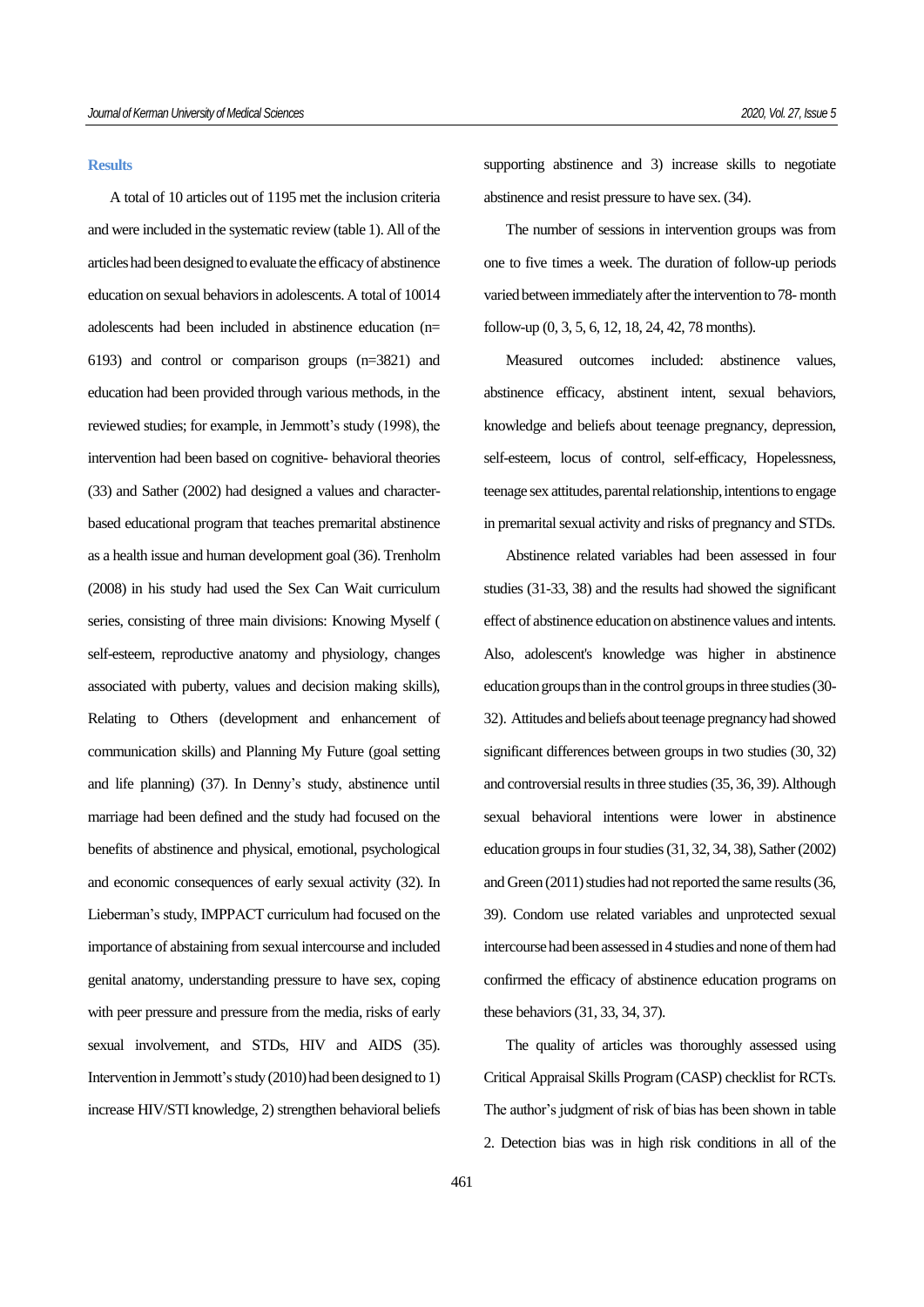included studies that may be justified by impossibility of blinding in educational interventions. On the other hand, no studies were detected reporting bias and all of them acquired low risk level in this review. Although randomization is important in educational studies, only three articles had described the method of random sequence generation (33, 34, 39) and just 50% of studies had described the method used to conceal the allocation sequence in sufficient details (30, 33, 34, 37, 39). The effect of the treatment diffusion is to reduce the amount of difference between the treatment and comparison groups, making it more difficult to detect a significant difference between the groups. In two studies of Liberman (2000) and Denny (2006), participants had been selected from the same place (32, 35), so we put them up in the other sources of bias group as a treatment diffusion bias.





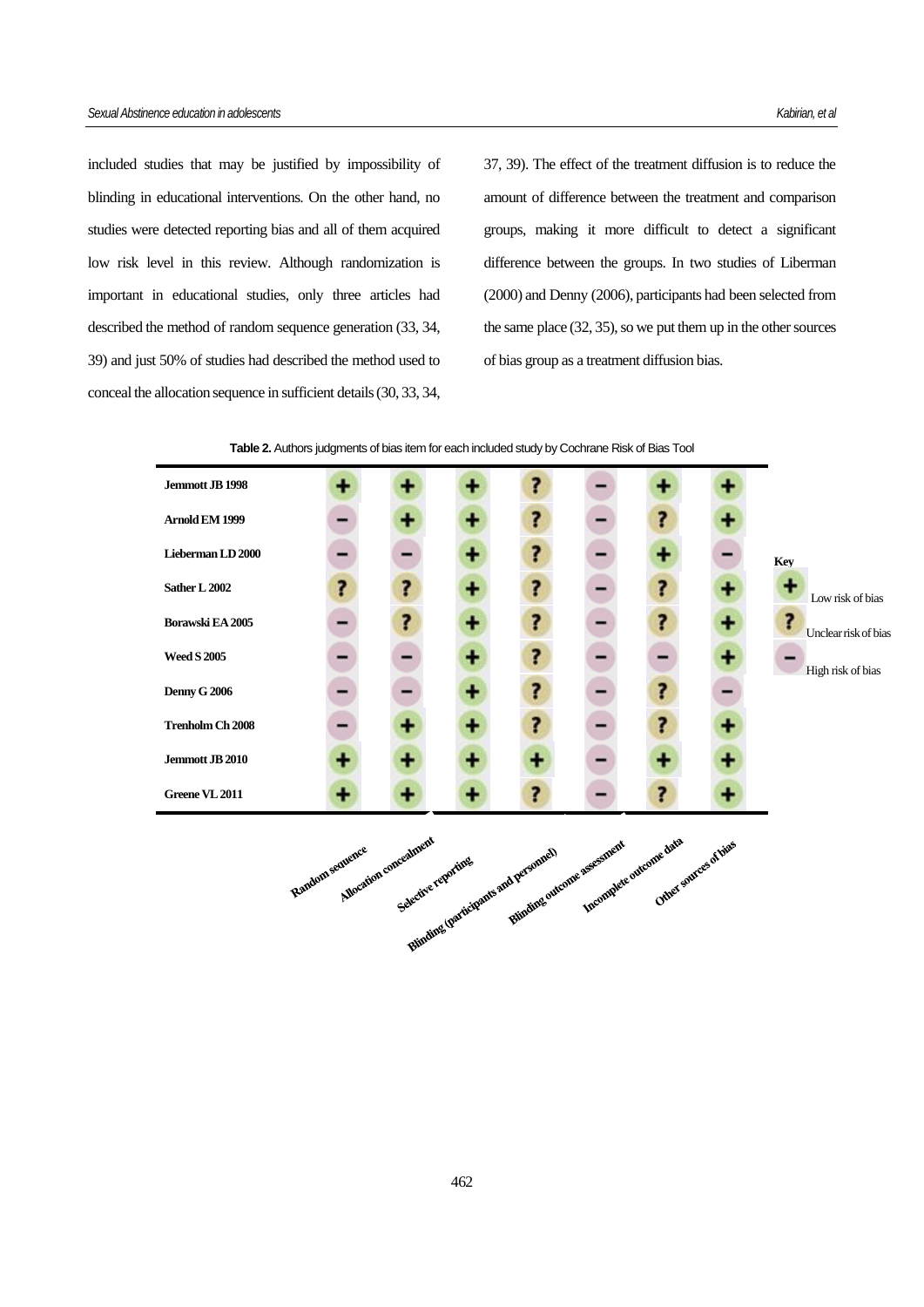

### **Figure 2.** Author's judgments of risk of bias presented as percentages across all included studies

## **Discussion**

Seven of the 10 included studies in this review had reported positive results of abstinence education (30-34, 37, 38). For example Jemmott, et al (2010) had found that an abstinenceonly intervention caused a substantial and statistically significant decrease in the risk of initiating coitus among adolescents during a 24- month period after the intervention compared to controls (34). A similar conclusion with respect to

abstinence education had been reached by Denny G and Young M (2006). According to them, although the Sex Can Wait curriculum series had demonstrated a statistically significant effect on sexual behavior, in most cases the effect size had been modest (32). The results of Weed *et al.* study support the premise that primary prevention efforts to influence teens towards sexual abstinence are a viable strategy (38). One of the other studies in this review was the study of Borawski *et al*.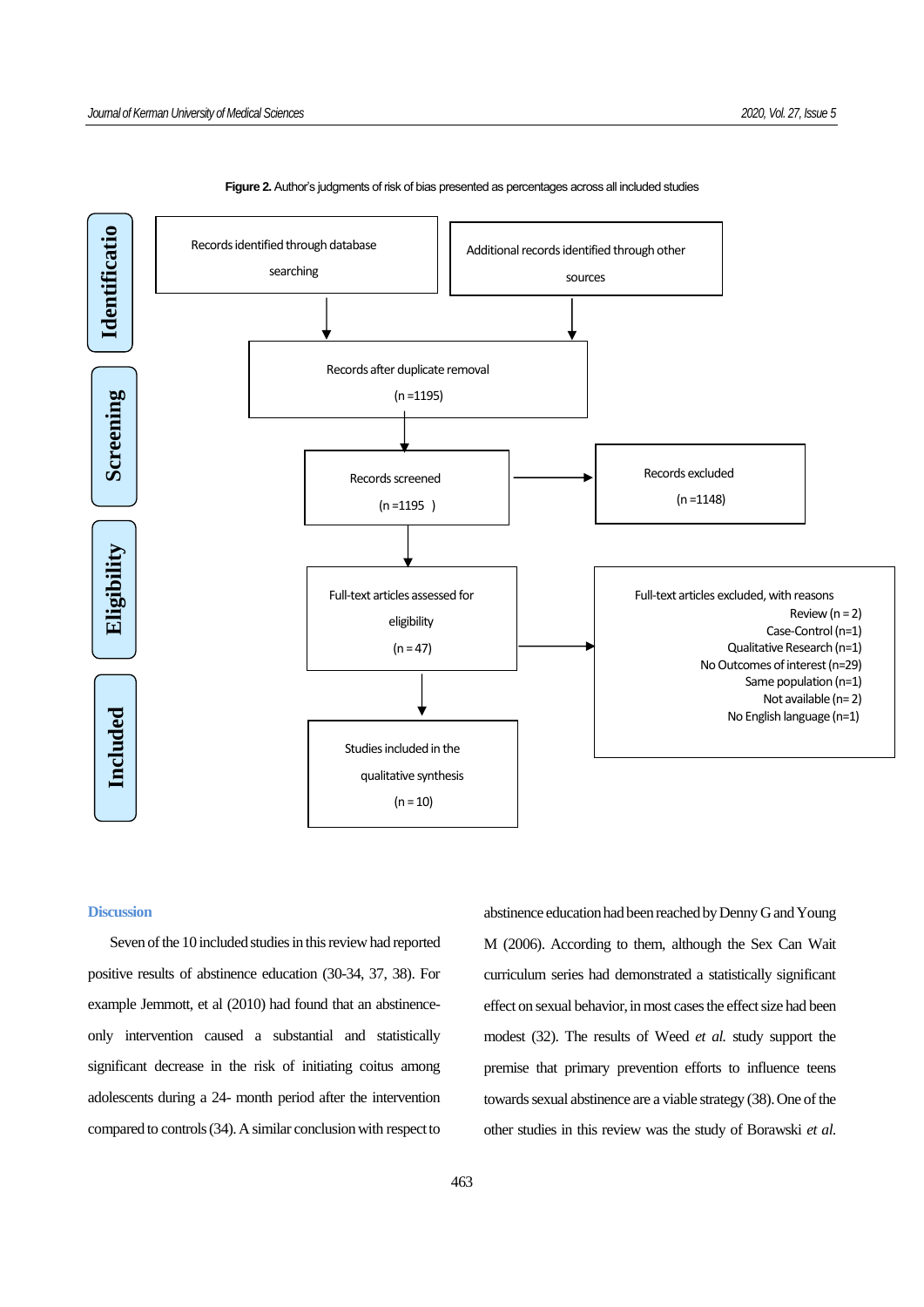(2005). This study has provided some evidence that an abstinence until marriage can affect short term sexual behavior among adolescents (31). In this regard, Jemmott *et al*. (1998) have also mentioned that abstinence interventions can reduce HIV risk (33). Also Arnold, *et al.*(1999) have provided support for the short-term efficacy of the abstinence-based sex education program on teens' knowledge and beliefs (30). Data in the study of Liberman, *et al*. (2000) suggested short-term outcomes in some variables such as locus of control, selfefficacy and parental talk, but the resulted differences were not significant one year later (35).

In contrast, Greene VL, *et al.* (2011) had reported no clear or strong support for the efficacy of abstinence education in terms of attitudinal, intentional or behavioral outcomes (39). Sather and Zinn (2002) had showed that abstinence-only education neither significantly change young adolescents' values and attitudes about premarital sexual activity nor significantly change their intentions for engaging in premarital sexual activity (36). The findings of the study of Trenholm, *et al.* (2008) had showed no significant impact on teens' sexual activity and any differences in the rates of unprotected sex (37).

Although most reviewed articles had support the efficacy of abstinence education, the quality of evidences was not so good that we can approve the positive results of abstinence education programs on sexual behaviors in adolescents. In this regard, Abstinence education had been given a C recommendation by Grading of Recommendations Assessment, Development and Evaluation (GRADE) in the review study of Phillips & Quigley (2007) (29). Kirby (2008) has reviewed 56 studies and evaluated 9 abstinence programs. He has reported some evidences that support the effectiveness of abstinence programs on delaying first sex for adolescents,

but has pointed out that the founded evidences were not strong (26). A literature review sponsored by Heritage Foundation found that 16 of the 21 studies had statistically significant positive results, such as delayed sexual activity initiation and reduced levels of early sexual activity, among teens who have received abstinence education (28). But since these studies were not randomized trials, these outcomes must be confirmed by a well-designed method with the lowest risk of RCTs bias.

Random selection, random allocation, blinding strategies and applying appropriate statistical analysis are important factors in evaluating the quality of studies, so researchers should pay attention to the methodology of their RCTs in abstinence education.

The existence of a series of differences in studies can affect the overall conclusion of this paper. For example there were differences between hours of exposure to the intervention, duration of follow up periods, previous experience of sexual activity and age range of adolescents. It seems that these are the factors that should be considered in studies on abstinence education.

Some studies indicated that in the same abstinence education program, younger teens gain different outcomes vs older teens. The same applies to sexual experienced vs inexperienced adolescents. Also, we should not forget that there are other factors influencing adolescents' decision making about sexual behavior and sexual education programs must be designed based on each special social context.

Based on the results of the present review, programs that involved the middle age adolescents had been more successful. The age group of early adolescent has not yet reached the perceived sensitivity; On the other hand behavior in older age groups is more difficult to be changed. Moreover, programs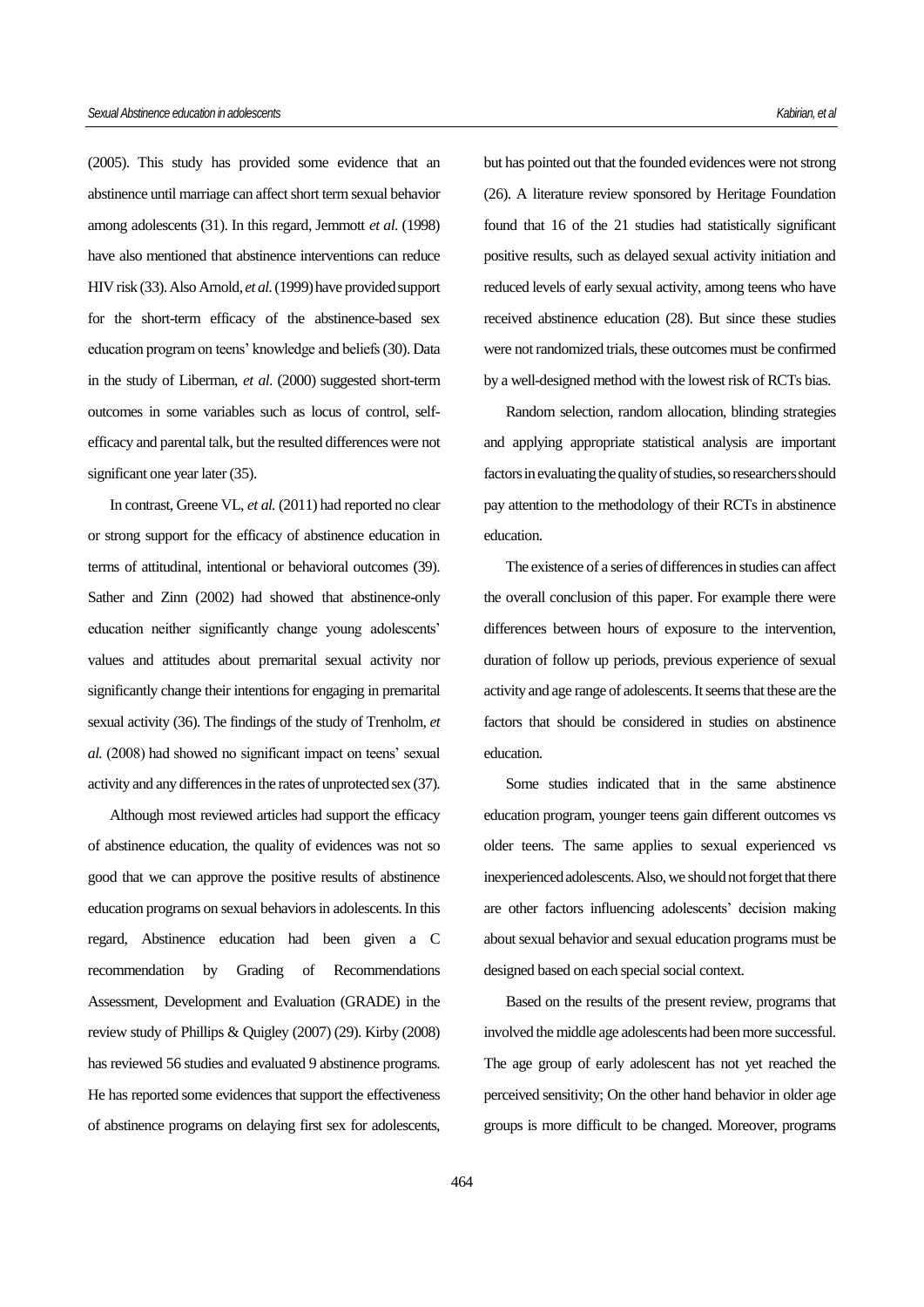that incorporate the cultural values of the community into educational content had better outcomes. Therefore, designing cultural-based abstinence education is recommended. At the end, considering the fading out of the effect of educational interventions over time, the design of repeated courses with a specific time frame to enhance the positive effects of training seems to be useful.

### **Educational and practical implications**

The education and health care systems have a responsibility over adolescents' health and should provide them with information about safe sexual behaviors and consequences of early sexual activity. Abstinence education has some positive benefits that should be considered by those interested in sexual education programming in adolescents.

## **Conclusion**

Some studies supported the efficacy of any particular abstinence education on different aspects of sexual behaviors in adolescents. But, unfortunately there is not strong evidence for this conclusion. Evaluations of sexual abstinence education using behavioral indicators and long-term follow-up are needed

# **References**

- 1. WHO. Adolescent pregnancy. [cited 2019 Sep 18] Available from: https://www.who.int/newsroom/fact-sheets/detail/adolescent-pregnancy.
- 2. Karimi L, Mirzaii Najmabadi K, Ebadi A, Makvandi S, Mahdavian M. Exploring educational structure needed for reproductive health in men related to sexually transmitted diseases and HIV / AIDS: a qualitative study. Razi Journal of Medical Sciences 2016; 23(147):82-90. [In Persian].

to truly assess its impacts. Our findings were limited by the used search terms and databases, so we might miss some relevant articles. Additionally, search was completed with language restriction. However, this review shows that there is a growing body of research on sexual abstinence education using experimental and quasi experimental designs. In this study, we accepted any intervention using abstinence concepts in the expression of sexual education methods to enable an in-depth investigation of the topic. We conducted the literature search following a systematic search protocol, using several comprehensive databases with a wide timeframe. A large number of citations were evaluated by two researchers first independently and then together to reach a consensus and to minimize selection bias.

### **Acknowledgement**

The authors appreciate the staff of the Library of Mashhad University of Medical Sciences for collaboration in achieving the full text of the articles.

### **Conflicts of interest**

There is no conflict of interest to declare.

- 3. Karimi L, Mirzaii Najmabadi K, Ebadi A, Pormehr Yabandeh A. Exploration of reproductive healthcare needs among adult men regarding sexual transmitted diseases and HIV/AIDS. Electron Physician 2017; 9(9):5250-6.
- 4. Larki M, Hadizadeh Tala-Saz Z, Manouchehri-Torshizi E, Vatanchi A, Mirzaii-Najmabadi K. A Review of HIV/AIDS prevention interventions in Iran. Navid No 2018; 21(66):63-76. [In Persian].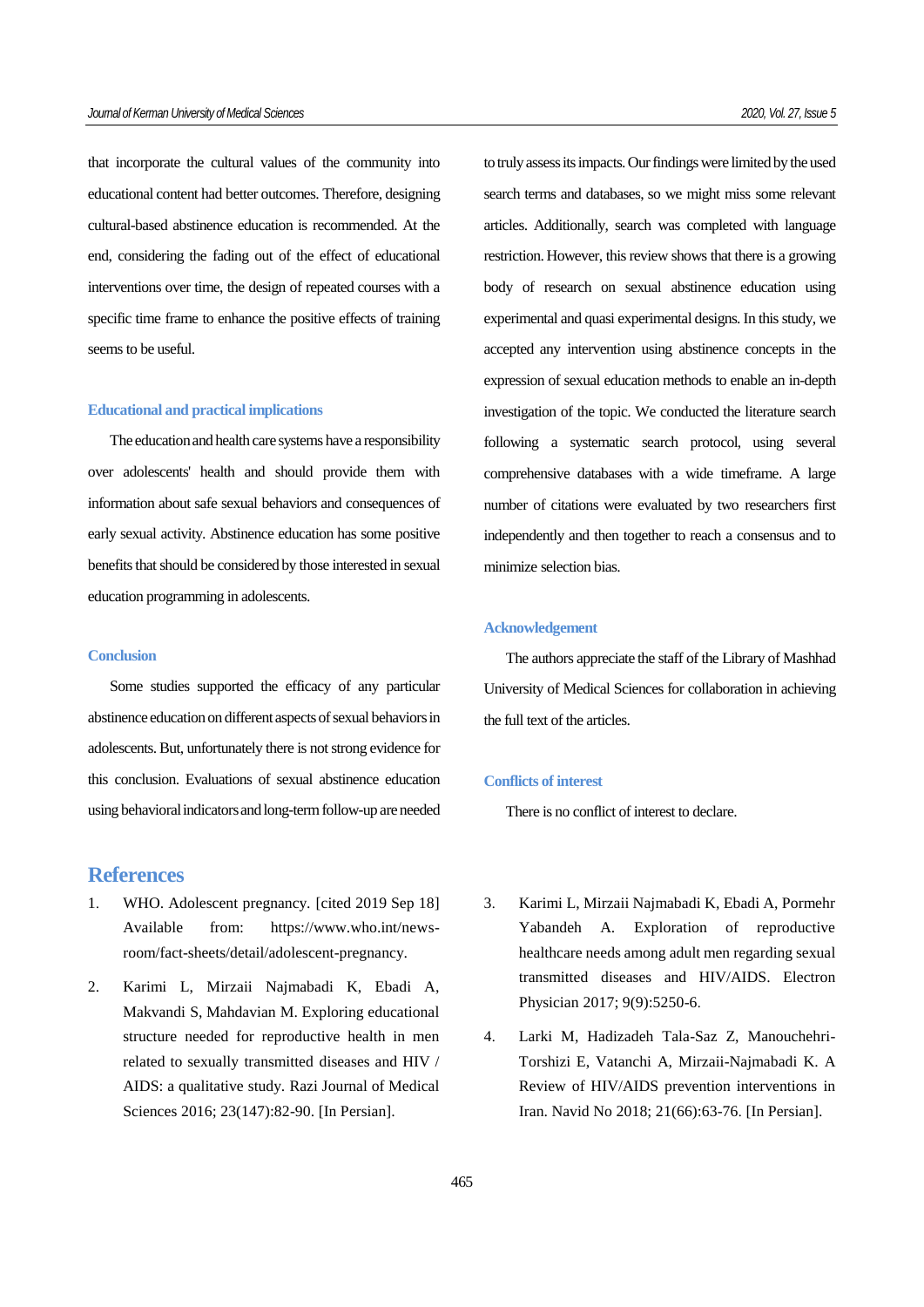- 5. Prevention NCfA. The prevalence of AIDS in Iran availible at<http://aids.ir/Febreuary> 2018.
- 6. Azadarmaki T, Sharifi Saei MH, Isari M, Talebi S. The typology of premarital sex patterns in Iran. Semi-Annually Jame Pazhuhiy Farhangi 2012; 2(2):1-34. [In Persian].
- 7. Grarmaroudi G, Makarem J, Alavi SS, Abbasi Z. Health related risk behaviors among high school students in Tehran, Iran. Payesh 2010; 9(1):13-9. [In Persian].
- 8. Goya MM AM. Report of the Islamic Republic of Iran on the monitoring of the UN Declaration of Commitment Special United Nations General Assembly on HIV / AIDS. Tehran: Andishmand; 2008. 142 p.
- 9. M V. How to regulate behaviors and sexual relations in the West and Islamic countries based on the comparison of the two German-Austrian societies with the Iranian society. Applied Issues of Islamic Education. 2005;8:4-10.
- 10. Mahdavi P. Passionate Uprisings: Iran Sexual Revolution. California: Stanford University Press; 2008. p.344.
- 11. Bogale A, Seme A. Premarital sexual practices and its predictors among in-school youths of shendi town, west Gojjam zone, North Western Ethiopia. Reprod Health 2014; 11:49.
- 12. Awusabo-Asare K, Abane AM, Kumi-Kyereme A. Adolescent sexual and reproductive health in Ghana: a synthesis of research evidence. New York: Alan Guttmacher Institute; 2004.
- 13. Nzioka C. Dealing with the risks of unwanted pregnancy and sexually transmitted infections among adolescents: some experiences from Kenya. Afr J Reprod Health 2001; 5(3):132-49.
- 14. Z E. Identification and Prioritization messages related to sexual restraint male and female high

school students to providing appropriate content. Mashhad: Ferdowsi University; 2015.

- 15. Your Life Counts (YLC). Benefits Of Abstinence. [cited 2019 Oct 20] Available from: [http://www.yourlifecounts.org/blog/benefits](http://www.yourlifecounts.org/blog/benefits-abstinence))[abstinence.](http://www.yourlifecounts.org/blog/benefits-abstinence))
- 16. Abstinence sex education.
- 17. Weed SE, Lickona T. Abstinence Education in Context: History, Evidence, Premises, and Comparison to Comprehensive Sexuality Education. New York: Nova Sciences; 2014.
- 18. Santelli J, Ott MA, Lyon M, Rogers J, Summers D, Schleifer R. Abstinence and abstinence-only education: a review of US policies and programs. J Adolesc Health 2006; 38(1):72-81.
- 19. Abel EM, Greco M. A preliminary evaluation of an abstinence-oriented empowerment program for public school youth. Research on Social Work Practice 2008; 18(3):223-30.
- 20. Howard M, McCabe JB. Helping teenagers postpone sexual involvement. Fam Plann Perspect 1990; 22(1):21-6.
- 21. Vigil P, Riquelme R, Rivadeneira R, Aranda W. TeenSTAR: una opción de madurez y libertad: Programa de educación integral de la sexualidad, orientado a adolescentes. Revista Médica de Chile. 2005; 133(10):1173-82.
- 22. Weed SE, Ericksen IH, Lewis A, Grant GE, Wibberly KH. An abstinence program's impact on cognitive mediators and sexual initiation. Am J Health Behav 2008; 32(1):60-73.
- 23. Young M, Core-Gebhart P, Marx D. Abstinenceoriented sexuality education: initial field test results of the Living Smart curriculum. Family Life Educator 1992.
- 24. Kantor LM, Santelli JS, Teitler J, Balmer R. Abstinence-only policies and programs: an